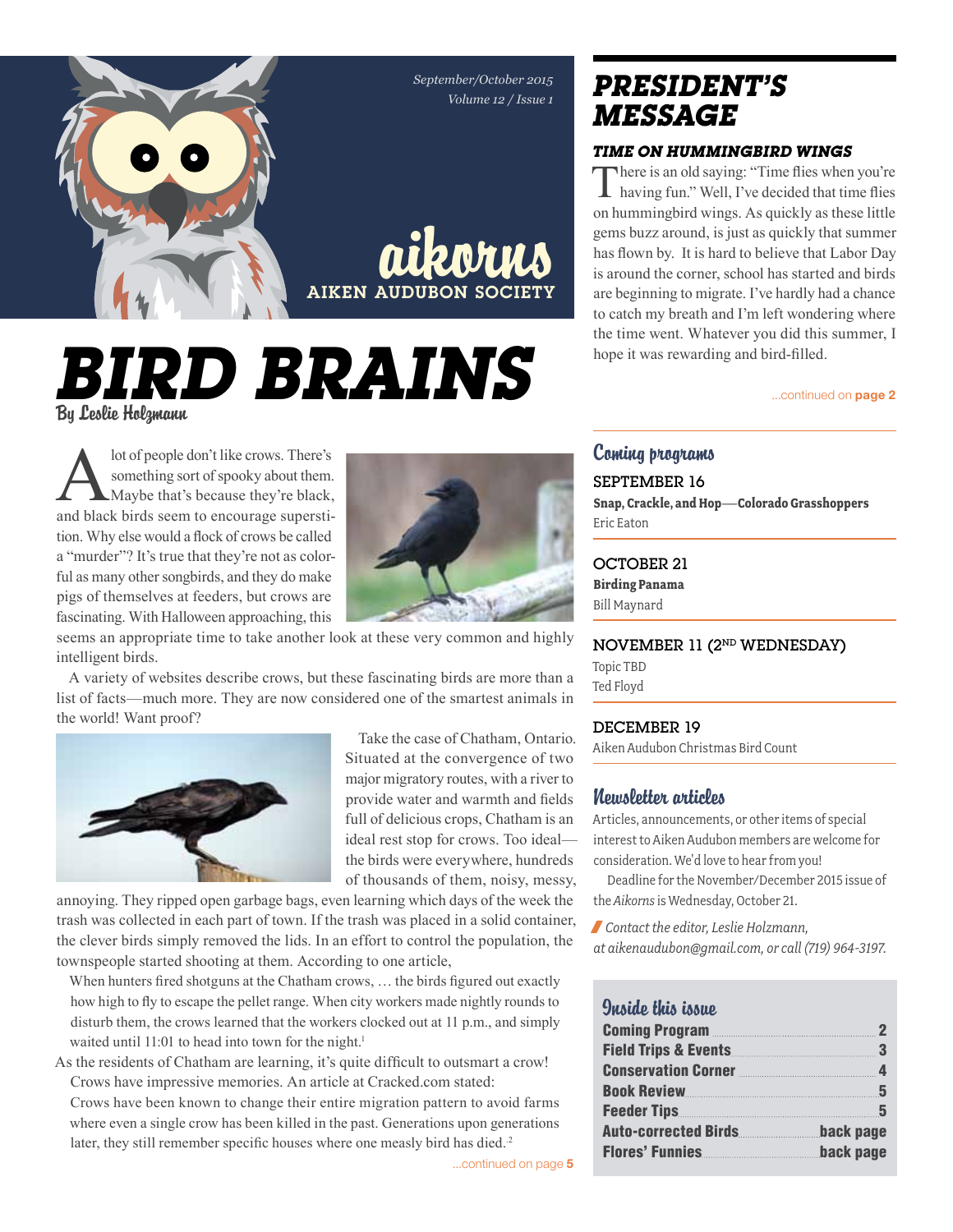## *September 16 / Eric Eaton Snap, Crackle, and Hop— Colorado Grasshoppers*

Nolorado is home to over 140 species of colorful, cryptic, and noisy grasshoppers. You'll find them from the prairies and plains to the steep slopes of the mountains. Few are pests, and their diversity and beauty rival that of birds. Join us for a peek into the mysterious world of these amazing insects.

Eric R. Eaton is principal author of the *Kaufman Field Guide to Insects of North America*. He has also been published in *Birds & Blooms*, *Ranger Rick*, *Missouri Conservationist*, *Orion*, and other popular journals.

## *october 21 / Bill Maynard Panama Is More Than A Canal— Birds, Monkeys, Ants, and More*

#### *"The land is one great wild, untidy luxuriant hothouse made by nature for herself."* —Charles Darwin

Bill Maynard is a former biology teacher at a private girls' high school in the Cleveland, Ohio, area. He has worked on bird- or plant-related research projects in South Florida, California, Arizona, and New Mexico. In Colorado he surveyed for Mountain Plovers and Black-tailed Prairie Dogs for the Department of Defense on Fort Carson and on Pinon Canyon Maneuver Site. He has worked for the American Birding Association as an editor and as a conference and convention planner. Bill enjoys exploring remote areas of Chico Basin Ranch and birding/wildlife photography in any Central or South American country.

Aiken Audubon programs are free and open to the public. They are held at the Colorado Parks and Wildlife building located at 4255 Sinton Road. Coffee and socializing is at 6:30 pm and programs begin at 7 pm. Please use the back entrance. *Note:* Sinton Road runs parallel to I-25 on the east side, between Garden of the Gods Road and Fillmore Street.

#### President's Message, continued from front page

I also want to take this opportunity to thank all of the board members who have given of their time and talent to make this chapter so successful. I would especially like to thank Gary Conover (Treasurer), Jackie Heyda (Conservation) and Debbie Barnes-Shankster (Programs). These three individuals have served for several years and are moving on from these positions. We are happy to announce that Linda Hodges will now serve as Conservation Chair. We are still looking for a new Treasurer and

a new Programs Chair. If you are interested, please contact me at 596-2916.

We've got an exciting year coming up with interesting programs so don't forget to mark your calendars! I look forward to seeing everyone as our new program year begins on September 16.

> Christine A. Bucher, **Aiken Audubon President**

#### Aiken Audubon Board Members

President Christine Bucher (719) 596-2916 baccab@aol.com

#### Vice President

Frank Dodge (719) 549-0651

**SECRETARY** Risë Foster-Bruder (719) 282-7877

**TREASURER** Gary Conover (acting) (719) 635-2505 gary1gc@yahoo.com

Program Chair Position open

Conservation Chair Linda Hodges hikerhodges@gmail.com

> Publicity Chair Christine Bucher (719) 596-2916 baccab@aol.com

Education Chair Position Open

Field Trips Mel Goff melgoff@comcast.net

Kiowa Creek Liaisons Jeannie & Ron Mitchell vancerus@earthlink.net

#### Aikorns Editor/Web Leslie Holzmann

(719) 964-3197 aikenaudubon@gmail.com

Hospitality Kathy Minch (281) 435-6850 kathydaboo@gmail.com

Christmas Count Tyler Stuart (719) 661-9308 tylerhstuart@gmail.com



2

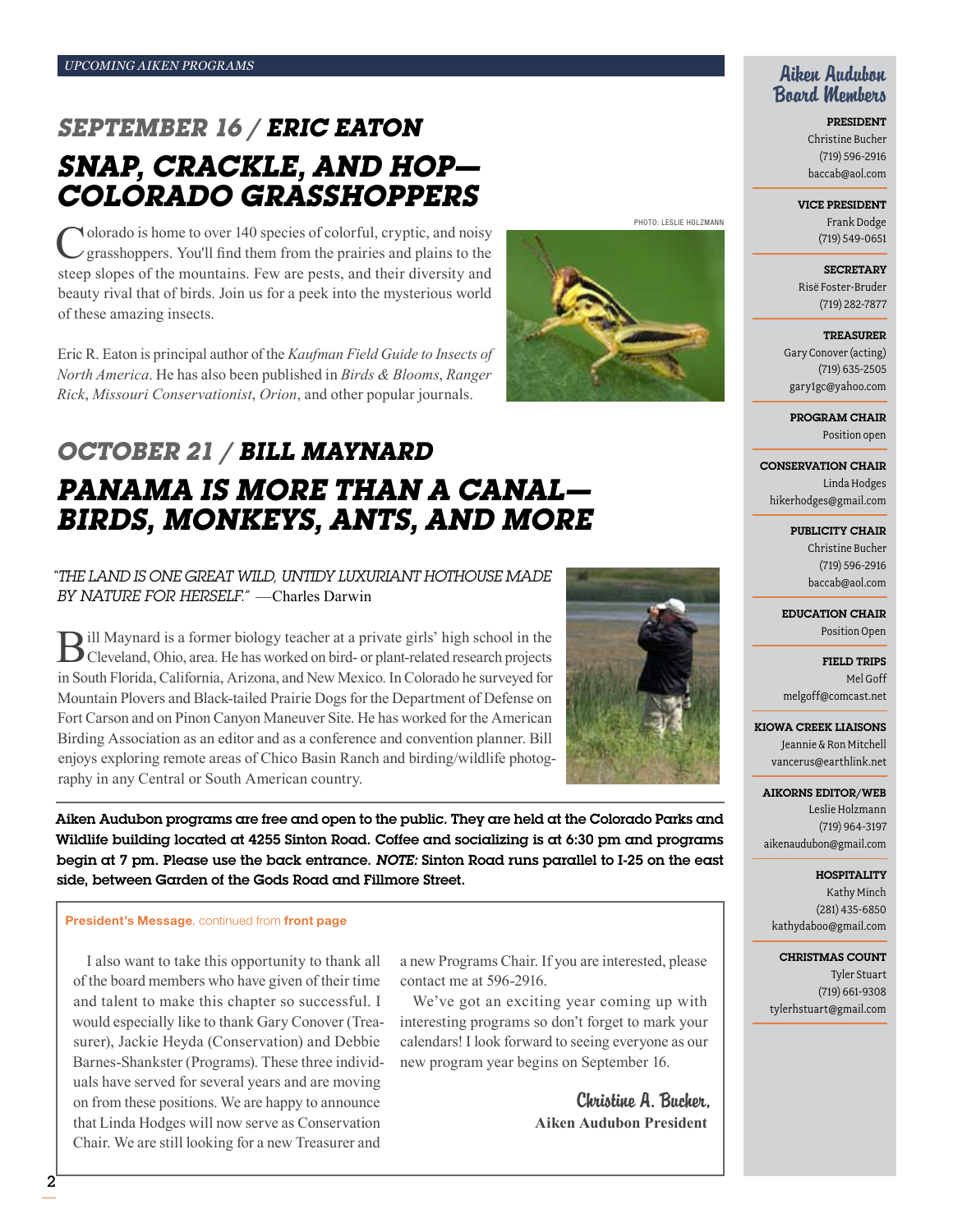### Aiken Audubon Field Trips & Events

Everyone is welcome on Aiken field trips, regardless of experience level or membership in Audubon. Contact trip leader for details and to let them know you are coming. Remember to pack your binoculars, scope (if you have one), field guide, water, snack or lunch, hat, rain gear, sun screen, bug spray, camera(?), and some gas money for the drivers. No dogs are allowed.

*Note:* In cases of extreme weather, trips may be cancelled. If this might be a possibility, please contact the trip leader an hour before the scheduled meeting time. To receive e-mailed reminders of upcoming field trips and notices of last-minute cancellations, send your name and e-mail address to AikenAudubon@gmail.com.

#### *Saturday, September 5, 8 – 10 aM BIRDING/HIKING AT CLEAR SPRING RANCH*

This event is sponsored by Bear Creek Nature Center and is listed here for your information.

ACTIVE ADULTS CLUB: Bring your walking shoes and binoculars. We will break into two groups, one for birding and one for hiking and take to the trails in this 970 acre park. Easy hiking on less than 5 miles of flat terrain. Cost is \$3 per nature center member, \$4 per nonmember. Adults only. For more information and to sign up, contact Jamie Bequette, 520-6388, jamiebequette@elpasoco.com.

### *Saturday, September 12, 7 – 10:30 am Fountain Creek Fall Bird Count*

This event is sponsored by Fountain Creek Nature Center and is listed here for your information.

Fountain Creek Nature Center invites birding enthusiasts of all ages and abilities to participate in an ongoing citizen science project counting species and populations in Fountain Creek Regional Park. A \$5 donation for bird seed is requested. Reservations are required. Email Stephen.Getty@ColoradoCollege.edu, or call Fountain Creek at (719) 520-6745.

#### *Sunday, September 13, 9:30 – ? Bugs—and Maybe a Bird or Two*

Join Eric Eaton, trip leader and entomologist extraordinaire, as we go bugwatching in Homestead Regional Park. This open space near Peyton has a good variety of habitats, with plenty of bugs and birds. If time and interest allows, we'll also migrate out onto



the plains for a different assortment of insects, including the Great Crested Grasshopper (shown here). This is the perfect lead-up to Eric's grasshopper program on September 16.

We'll meet at the park. The parking lot has restrooms and is near an artificial lake. RSVP to Eric at bugeric247@gmail.com.

### More trips online!

For the latest information on field trips and events: **www.AikenAudubon.com**

#### *Wednesday, September 23, 8 – 10:30 am Pinello Ranch*

Fall migration should be in progress so there should be a good deal of activity around the ranch's ponds, fields, and along Fountain Creek.

There is a \$9 fee for the ranch; please have exact change. Limit of 15 participants. For more information or to sign up, contact Mel Goff at melgoff@comcast.net

#### *Sunday, September 27, 8 – 11 am Kettle Creek Lakes*

This trip will give participants a chance to bird a variety of habitats within a relatively small area. There are three lakes and a level trail along Kettle Creek. Bring water and a snack if you wish. Meet in the parking lot. The area is at the south end of the Air Force Academy.

For more information, directions, and to sign up, contact Risë at riserefb@comcast.net.

#### *Sunday, October 4, 7:30 am – Noon Clear Spring Ranch*

Clear Spring Ranch is an El Paso County park that includes riparian, grassland and cropland. The trails are well maintained and the birds vary by season but should include sparrows, song birds, woodpeckers and raptors. Expect to walk 2 to 4 miles on wide relatively level trails.

Trip leader Gloria Nikolai has banded birds at CSR the past two years and is very familiar with the area.

The trip starts from the parking lot of the Ranch. Clear Spring Ranch is located off of I-25 at exit 123, south of Fountain. After exiting, head east under the road and turn in to the Clear Spring Ranch parking lot. While the trip officially ends at noon, participants can bring a lunch to eat after the field trip as there are picnic tables and an outhouse.

RSVP to Gloria at: glorianikolai@hotmail.com.

# *We Need YOU!*

The Aiken board has openings for treasurer, program chair, and education chair. Descriptions and contact information are on the Aiken website—aikenaudubon.com/ about-aiken-audubon-2/volunteer-with-aiken/.



Look for the Aiken Audubon Society Facebook page! facebook.com/pages/Aiken-Audubon-Society

3

**HELP WANTED**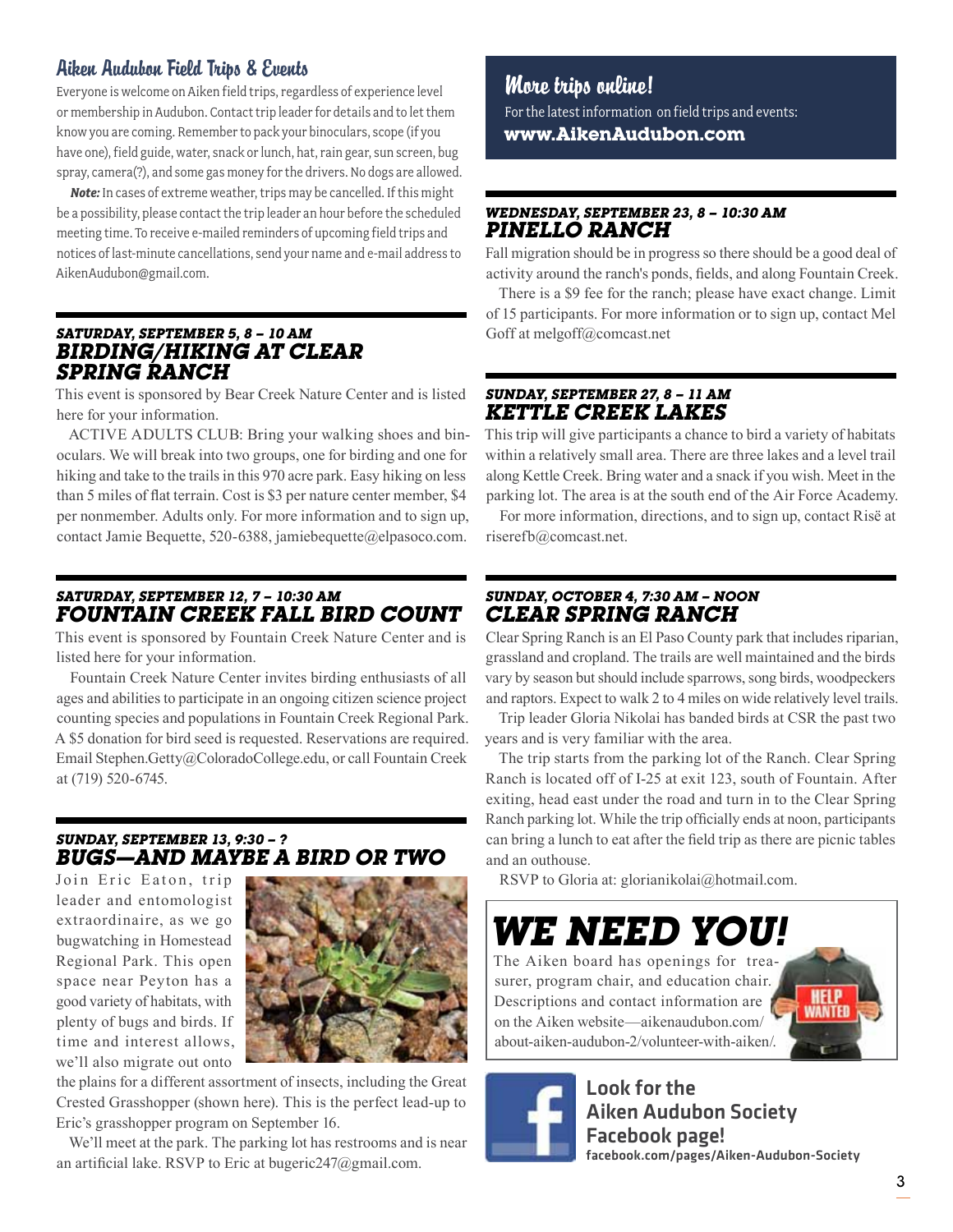# *Migratory Bird Treaty Act under threat*

#### by Linda Hodges

You may have read that a recent House bill (HR 2578) contained an amendment seeking to defund enforcement of the Migratory Bird Treaty Act (MBTA), and that it had passed the House. Well, fortunately, the amendment was removed before it reached the Senate. That's the good news.

The bad news is that the same Congressman, Jeff Duncan (R, SC), has proposed another bill—H.R. 493—which would undermine the MBTA and the Bald and Golden Eagle Protection Act. It would permanently alter the MBTA by removing the liability for birds taken "incidentally."

According to the National Audubon Society, the bill would:

• Require 30-year eagle take permits to be automatically issued one year after a permit application is submitted under the Bald and Golden Eagle Protection Act. Audubon strongly opposes the 30-year permit for Bald and Golden Eagles and this bill would worsen an already flawed approach.

• If HR 493 is enacted, bird "death traps" like unshielded power lines, waste oil pits and other modern hazards would no longer fall under the Migratory Bird Treaty Act. These bird death traps can otherwise be avoided with low-cost mitigation measures like nets covering waste pits and bird scaring devices on power lines. But HR 493 ignores common sense, low cost, win-win solutions like these and mandates that the law not help these birds at all.

This bill is currently in the Subcommittee on Federal Lands. The ABA recommends contacting subcommittee representatives with your concerns, and Colorado Rep. Jared Polis (303.484.9596) serves on this committee. The bill specifically states that it is concerned with updating "avian protection laws" in order to support a "domestic energy strategy." Audubon strongly opposes HR 493.

## *Pawnee National Grasslands update*

The BLM is planning to auction off 79,487 acres, in 102 parcels, of underground mineral **L** rights in the Pawnee National Grasslands in Weld County this coming November. This comes after lease sales of 25,000 acres this past May. The Pawnee covers 193,060 acres. Says Jeremy Nichols, the Golden-based climate- and energy-program director for WildEarth Guardians. "The bottom line is, when you go into the Pawnee now, the oil and gas industry has basically overtaken the entire landscape."

/ *For more information, check out this article in* Westword*: http://www.westword.com/news/theblm-just-sold-more-leases-on-the-pawnee-and-environmentalists-say-thats-for-the-birds-6965224*

## *Welcome Linda Hodges!*

Linda is our new Conservation Chair, replacing Jackie Heyda. Thank you Jackie for all your hard work and a job well done, and thank you Linda for stepping up and volunteering!

# *News & Notes*

by Jackie Heyda

#### *Lesser Prairie-Chicken Conservation in Se Colorado*

The May, 2015 issue of *Birding* (the magazine published by the American Birding Association) had an article about the Lesser Prairie-Chicken in Southeastern Colorado.

The Lesser Prairie-Chicken occurs in only five states—Colorado, Kansas, Oklahoma, Texas and New Mexico. According to this article, "Populations have declined from an estimate of millions before 1900 to approximately 17,600 in 2013".

In southeastern Colorado, many populations of the Prairie-Chicken are on private land, so conservation by landowners is very important. Rangeland management, and conservation recovery programs and enhancement, are the two key aspects of Lesser Prairie-Chicken habitat in Colorado.

/ *For more information on this issue, contact Casey Cardinal, who is from Lamar, Colorado. His e-mail address is casey.cardinal@co.usda.gov*

#### *Saving Species*

"To save the most species, conservationists might do best to save the common ones they depend on." This comment is from an article titled "Tree of Life" that is in the June 8, 2015 issue of *High Country News*. Tom Whitham came out west in 1973 to pursue a biology degree at the University of Utah. He imagined the west as untamed and thought that the west was still too big and sparsely populated to be threatened. He thought that the environment should be left alone and nature could often heal itself.

This is a very interesting article by Cally Carswell and can be found at www.hcn.org/ issues/47.10 Then go the article "Genetic research foundation for bold conservation strategies."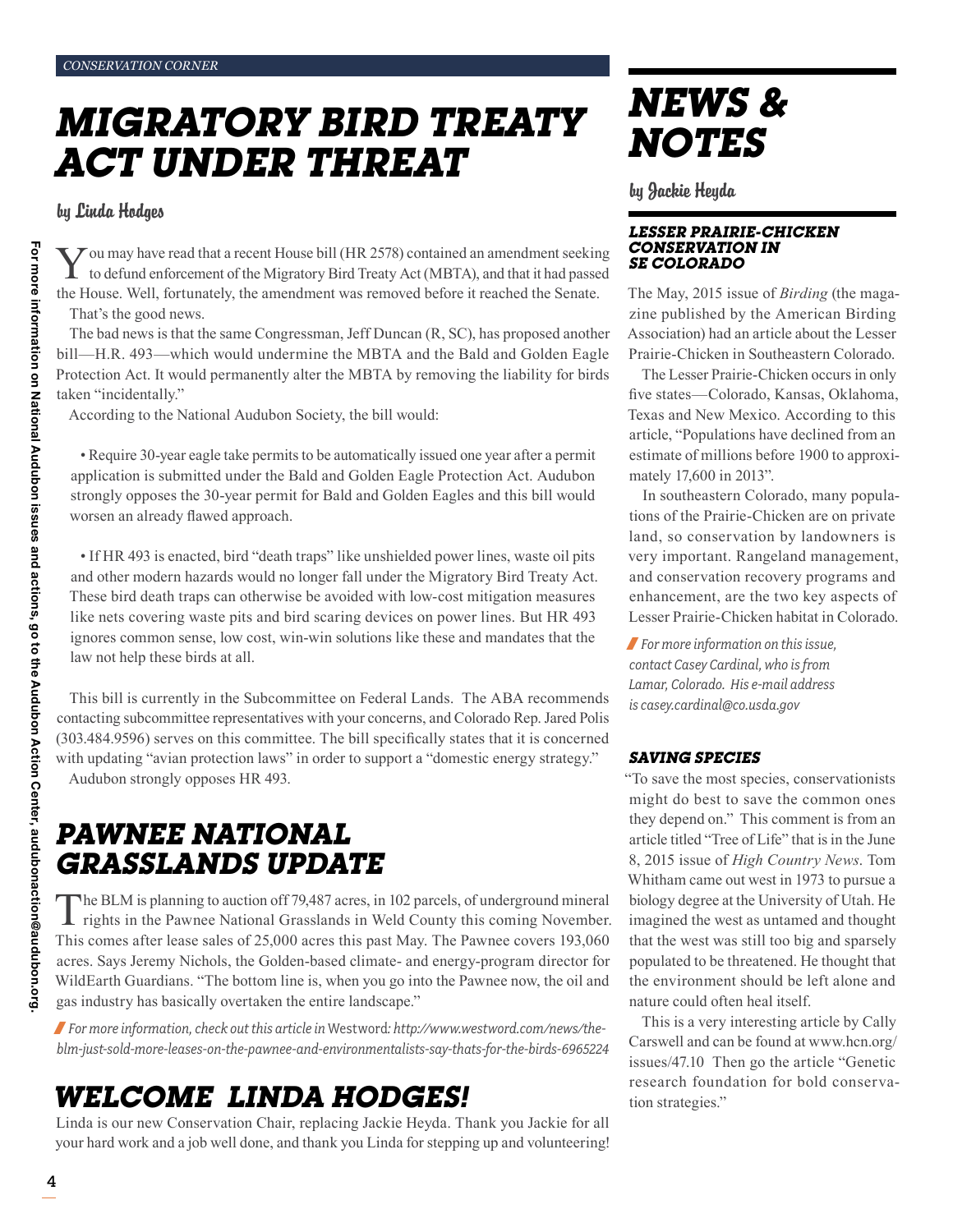#### ...continued from front page

Then there is the study that looked at crows' ability to recognize human faces.3 To us humans, all American Crows look pretty much the same. Would they in turn see us as looking more or less identical? It turns out that not only do crows recognize individuals, but they can share that knowledge with other crows, including their offspring!

In the study, reported in the New York Times, one person was chosen to trap and band some crows, while others walked around without bothering any birds. Somehow, the birds in the study were able to communicate what the bander looked like in enough detail so that birds that had never seen that particular human before still recognized him (and attacked him). Yikes.

Memory is only one aspect of intelligence. How about problem-solving? It turns out that crows excel at that as well. If you've ever read Aesop's Fables, you might remember the story of the crow that dropped pebbles

into a jar of water, raising the level until it was high enough for him to get a drink. It turns out that Aesop knew something. Scientists tried re-enacting the





scenario, and the crows caught on right away.4,5 In fact, they were as good at solving this problem as 5- to 7-year-old children!

Not only can crows use tools, in at least one instance, a crow made a tool:

In a landmark 2002 experiment, investigators watched as a [New Caledonian] crow called Betty spontaneously bent a piece of wire into a hook to snag some food. (It was the first time she'd ever encountered wire, but that wasn't going to keep her from  $lunch.$ <sup>5</sup>

This behavior isn't surprising, given that wild members of this species will "pluck, smooth and bend twigs and grass stems to procure a variety of foodstuffs."6

These are just a few examples of how crows are not at all "bird brains." They've been known to place nuts in front of cars, so the weight of the car will crack open the shell (and they wait for the green walk sign before venturing out into traffic).<sup>7</sup> They play tricks on one another. They have a complex social structure, with regional and family dialects and behavior patterns. They'll unzip backpacks to reach the tasty lunch inside. In short, crows are amazing birds.

There's even a popular video of a crow sledding down a steep roof on a plastic saucer.<sup>8</sup> It appears that crows are smart enough to know when take a break and enjoy life. That's a lot smarter than many humans!

#### *Notes:*

- 1. www.theglobeandmail.com/ life/a-murder-of-crows/article1091590/
- 2. www.cracked.com/ article\_19042\_6-terrifying-ways-crowsare-way-smarter-than-you-think\_p2.html
- 3. www.nytimes.com/2008/08/26/ science/26crow.html? r=1&
- 4. journals.plos.org/plosone/ article?id=10.1371/journal.pone.0092895
- 5. time.com/42068/crows-intelligence-animals/
- 6. en.wikipedia.org/wiki/ Corvus\_%28genus%29
- 7. www.pbs.org/lifeofbirds/brain/
- 8. www.youtube.com/watch?v=3dWw9GLcOeA

# *Birding Subirdia*

#### by Jackie Heyda



J<sub>Fo</sub> ohn Marzluff's new book, *Welcome to Subirdia*, holds that the suburbs hold a surprising variety of creatures and can often increase diversity.

For example, the Pileated Woodpecker, which lives in New England's deep forests, can also be found in Seattle, and the Cooper's Hawk may be the most common urban raptor in the world.

Birds living in cities, like the House Sparrow, can develop different local races which have evolved over less than 50 years. Cliff Swallows, who nest under freeway bridges, are developing longer, thinner wings for maneuverability. Some birds, such as the Pinyon Jay, are laying more eggs in areas where they are fed—and people feeding birds use nearly

1.25 million tons of birdseed every year. (This, of course, often leads to more birds being killed by cats.)

As the cover blurb points out, this book is full of "Marzluff's patented mix of hard science, anecdote, and humor."

### *Keep Feeders Clean!*

*The best way to reduce the*  potential spread of feeder/bird diseases is to adhere to the following guidelines:

- Clean feeders and bird baths on a regular basis with a 10 percent bleach solution.
- Use nonporous feeders that are easy to clean.
- Avoid using moldy seed.
- Keep the ground area around the feeder as clean as possible. Rake to remove accumulated seeds beneath the feeder. In winter, shovel fresh snow over the area.
- Put out only the amount of seed that birds can consume within a day or two.